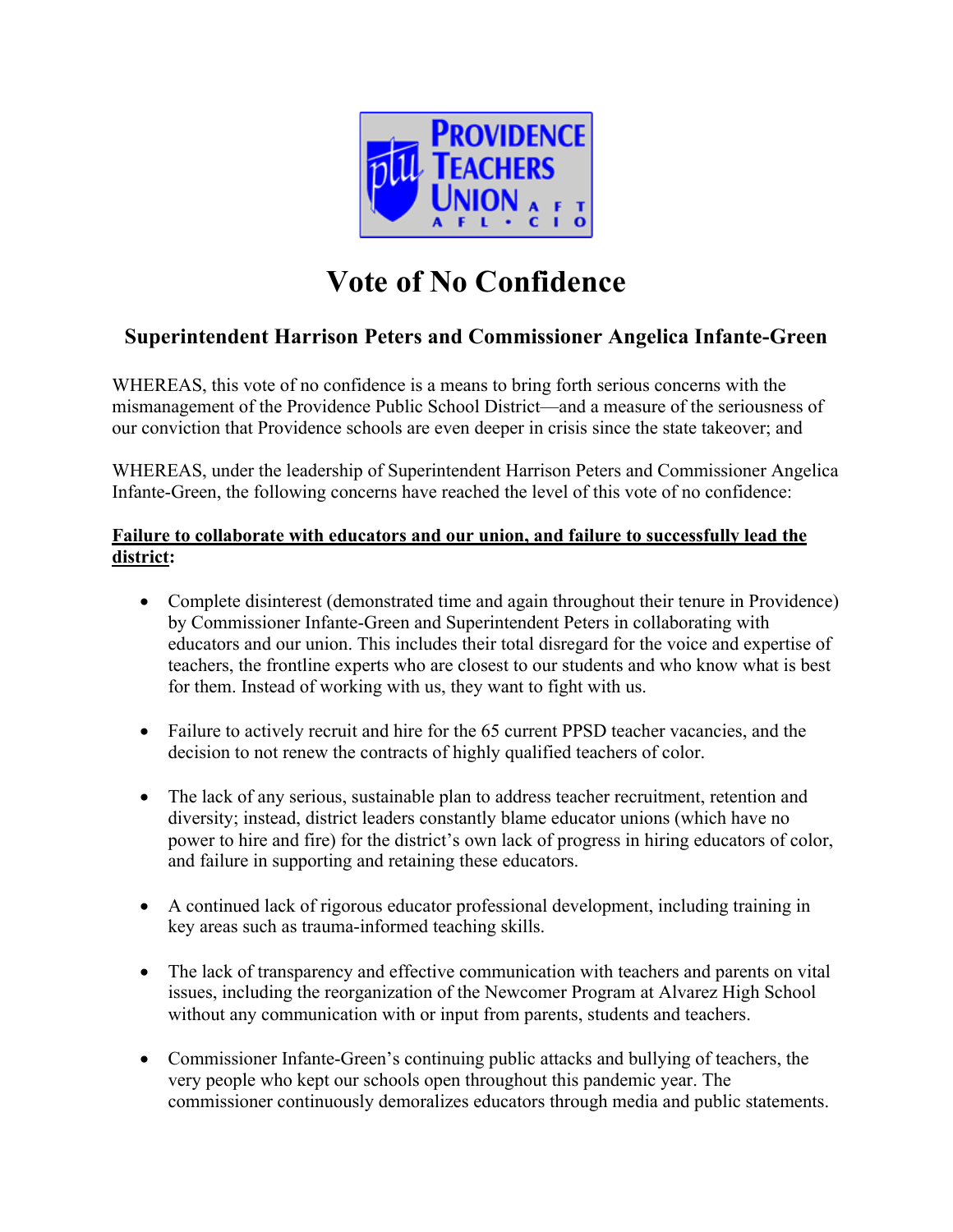#### **Failure to address urgent school health and safety issues in a time of COVID-19:**

- Refusal to collaborate with the Providence Teachers Union on the safe reopening of school buildings, including refusing to do a thorough classroom-by-classroom inspection for safety hazards. District officials had to be pushed publicly to conduct safety inspections of Providence schools, despite long-documented health and safety issues in Providence schools.
- The reopening of Providence schools by district and state officials despite the fact that many schools lacked basic safety measures as recorded in simplified "walkthroughs." Proven safety mitigations, such as increased ventilation through air filters and schoolaccessible testing, were unavailable as late as December.
- Failure to enforce recommendations from the Centers for Disease Control and Prevention, including six-foot distancing in classrooms, social distancing throughout schools and maintaining stable pods. Containment measures such as contact tracing were consistently late, due to lack of state staffing.
- Failure to provide classroom ventilators until there was intense pressure from teachers and other community members. Until then, windows had to be kept open and students were freezing and having difficulty concentrating.

#### **Failure to address education imperatives during the pandemic:**

- Refusal to collaborate with the PTU to create a well-run Virtual Learning Academy, resulting in the implementation of a flawed, chaotic VLA.
	- o An arbitrary Aug. 19 deadline given to parents and students to choose virtual learning, without language justice in communication—let alone clear communication on its consequences with high school VLA. Providence educators lacked any schedule for in-person and VLA instruction—and lacked essential training on VLA protocols—as late as the Friday before school starting.
	- o Lack of communication and transparency with VLA parents. Over 1,000 calls to the district's VLA hotline went unanswered. Some medically fragile students and students with disabilities were left without placement in VLA for over a month after the start of the school year.
	- o The ballooning of elementary VLA classroom sizes to up to 52 students, due to the district's poorly executed VLA implementation. Educators had to mobilize a 1,500 plus signature petition to force the superintendent and commissioner to address the most serious educational crises within the VLA chaos. Even now, VLA students and teachers still do not have adequate educational materials and supplies needed to implement the curriculum with fidelity.